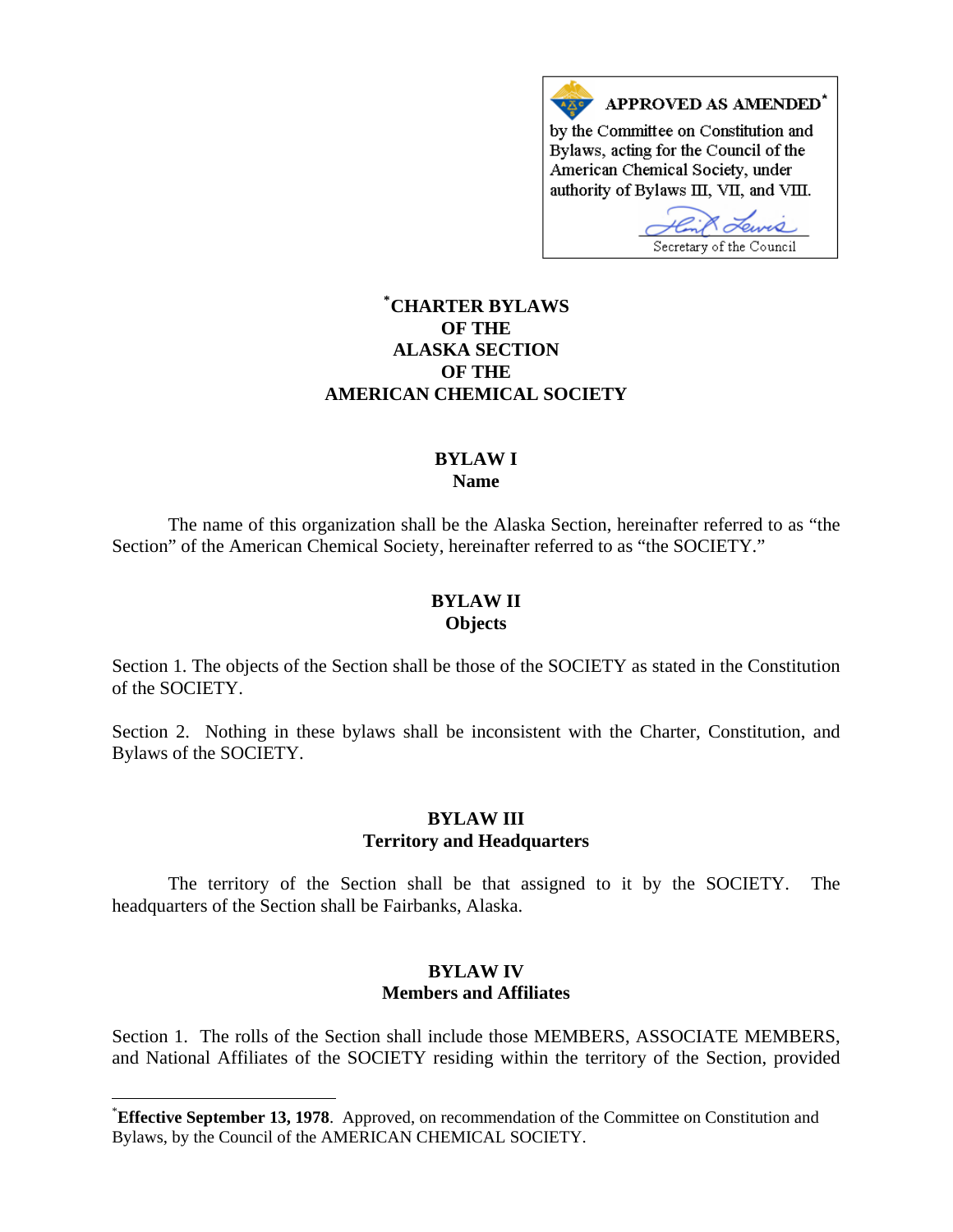that exceptions to this rule shall be made in conformity with the Constitution and Bylaws of the SOCIETY.

Section 2. The Section may have Local Section Affiliates as authorized in the Constitution and Bylaws of the SOCIETY.

Section 3. MEMBERS, ASSOCIATE MEMBERS, National Affiliates, and Section Affiliates shall have such rights and privileges as are accorded them by the Constitution and Bylaws of the SOCIETY. ASSOCIATE MEMBERS may not hold elective positions or serve as temporary substitute councilors. National Affiliates and Section Affiliates may not vote for or hold an elective position, vote on articles of incorporation and bylaws, or serve as a member of the Executive Committee.

## **BYLAW V Organization**

Section 1. The officers of the Section shall be a Chair, Chair-Elect, Secretary, and Treasurer. The offices of Secretary and of Treasurer may be held by the same person.

Section 2. The Section shall have Councilors and Alternate Councilors as provided in the Constitution and Bylaws of the SOCIETY.

Section 3. The Executive Committee shall consist of the officers of the Section, the immediate Past Chair, the Councilors, and the Alternate Councilors.

### **BYLAW VI Manner of Election and Terms of Office**

Section 1. Elected officers of the Section shall serve for a term of one year, beginning on January 1, or until their successors qualify. Upon completion of the Chair's term of office, the Chair-Elect shall succeed to the office of Chair.

Section 2. Councilors and Alternate Councilors shall serve for a term of three years beginning on January 1.

Section 3. In the event of a vacancy in the office of Chair, the Chair-Elect shall assume the added duties of the Chair for the unexpired term. All other vacancies shall be filled by the Executive Committee by interim appointment for the period up to the next annual election, at which time the Section shall choose a MEMBER to fill out the unexpired term, if any. In the event the office of Chair-Elect is filled by such interim appointment, the Section shall elect both a Chair and a Chair-Elect at its annual election.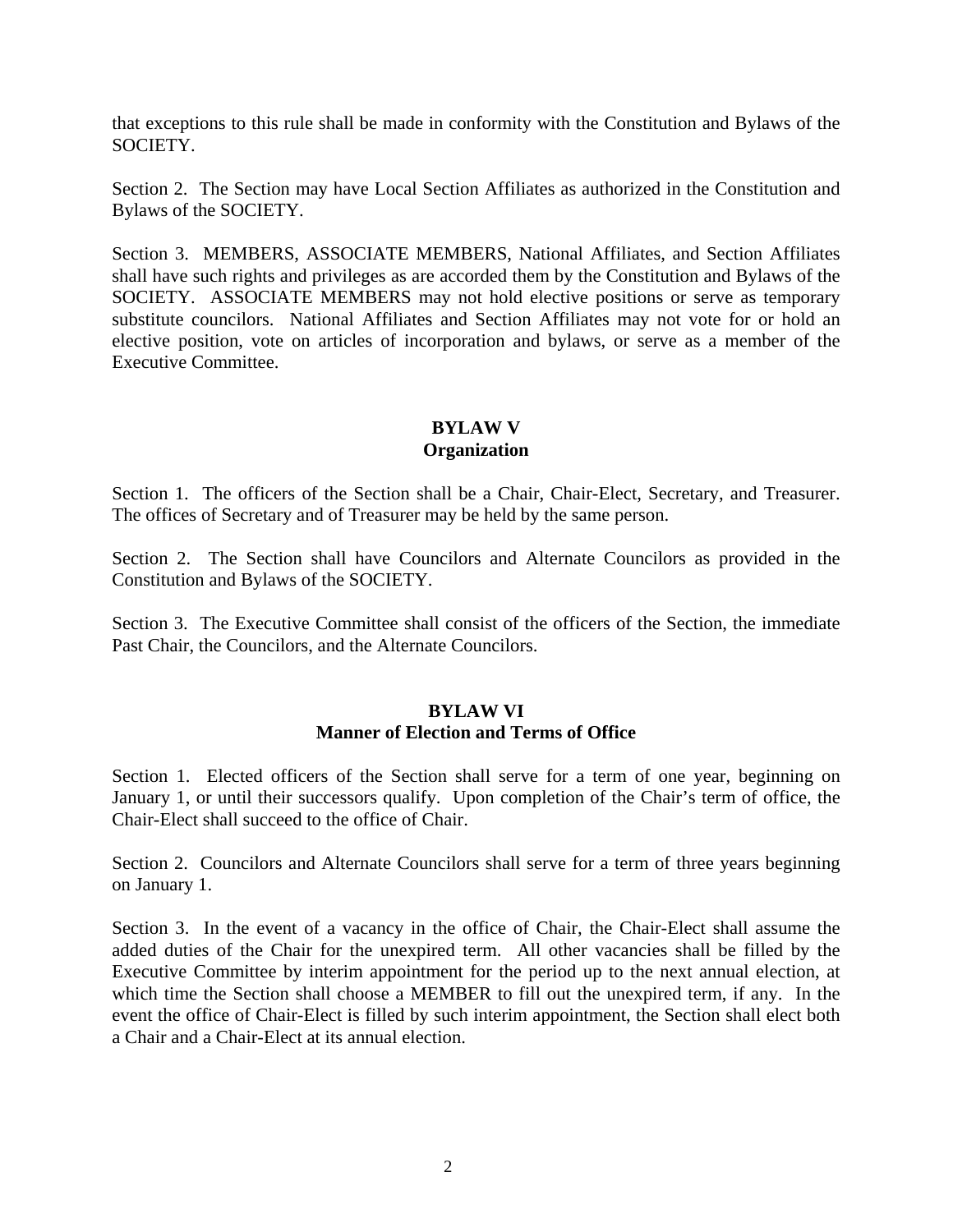Section 4. The Executive Committee shall appoint a Nominating Committee consisting of a chair and two members not later than September of each year. Not more than one member of the Executive Committee may be a member of the Nominating Committee.

Section 5. The Nominating Committee shall nominate one or more persons for each elective position for which a vacancy will occur, and shall make a report at a regular meeting of the Section. With the exception of the Chair and Chair-Elect, the incumbent of any elective position may be renominated. Nominations from the floor or by petition are in order, following the report of the Committee. No nominee's name shall be placed on the ballot unless he has stated his willingness to serve if elected.

Section 6. The election of elected officers shall be held at a following regular meeting which shall be held at a date such that election results can be certified to the Executive Director of the SOCIETY by December 1. A tie vote shall be resolved by vote of the members of the Executive Committee.

Section 7. Councilors and Alternate Councilors shall be elected by a mail ballot of the members of the Section.

Section 8. The Secretary, or other designated officer of the Section, shall prepare an election ballot on which shall appear the names, in order chosen by lot, of all candidates nominated and found willing to serve.

Section 9. A period of at least three weeks must be provided between the date of mailing of the ballots to the members and the deadline for their return to the Secretary, or other designated officer of the Section.

Section 10. The Secretary, or other designated officer of the Section, shall deliver, unopened, to the Tellers all ballots received by the deadline.

Section 11. The Tellers shall count the ballots thus received, using the list of members provided by the Secretary to verify eligibility of all those voting. Any ballot envelope not so validated shall be rejected.

Section 12. In case of a tie vote for any Councilor or Alternate Councilor opening, the Executive Committee shall make the final selection.

## **BYLAW VII Duties of Officers and Executive Committee**

Section 1. The duties of the officers shall be those customarily performed by such officers, together with those responsibilities prescribed by the Constitution and Bylaws of the SOCIETY and by these bylaws and such other duties as may be assigned from time to time by the Executive Committee.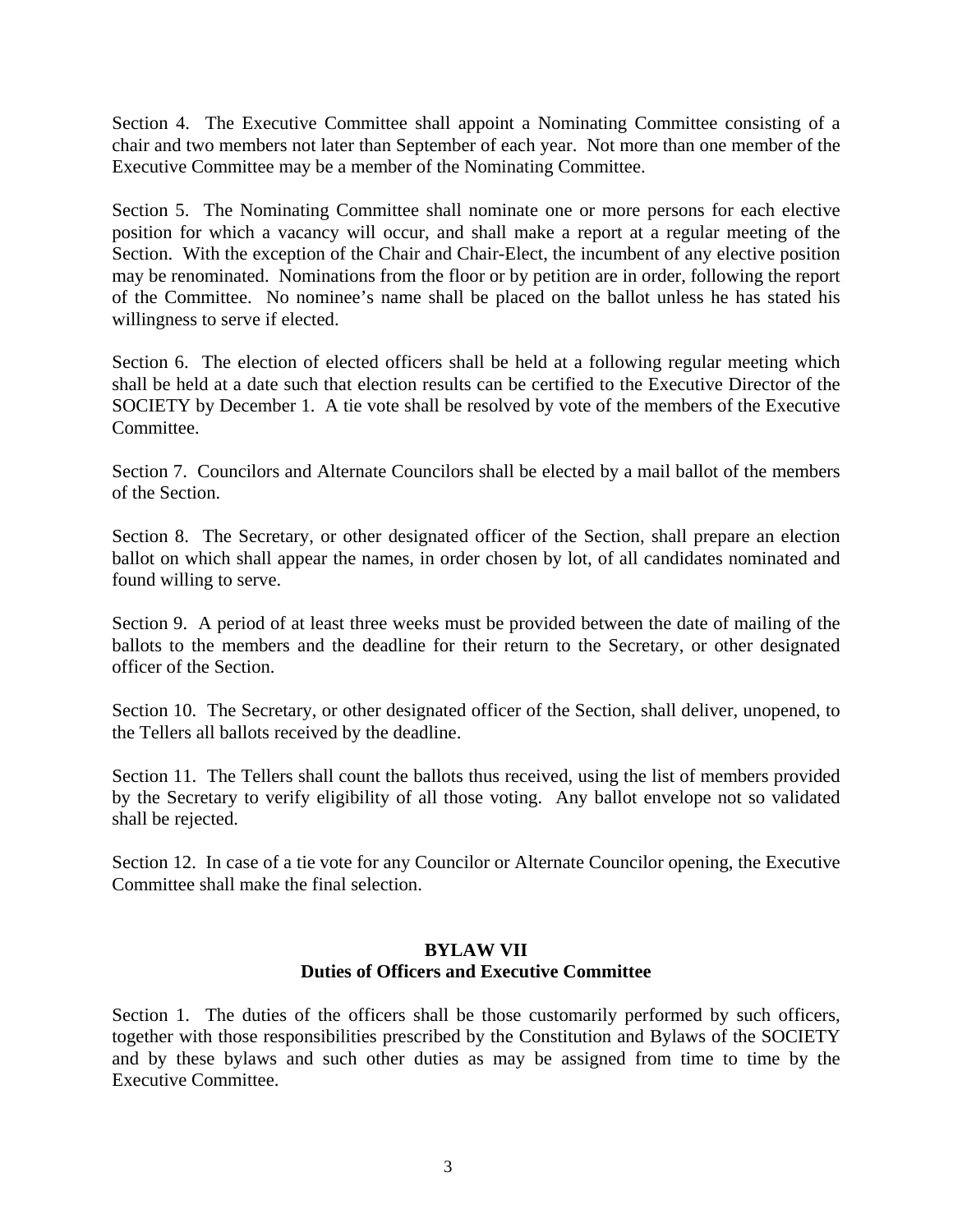Section 2. The Chair of the Section shall serve as Chair of the Executive Committee and shall appoint all committees authorized in these bylaws or by the Executive Committee.

Section 3. The Executive Committee shall be the governing body of the Section, and, as such, shall have full power to conduct, manage, and direct the business and affairs of the Section in accordance with the Constitution and Bylaws of the SOCIETY and these bylaws.

### **BYLAW VIII Committees**

 The Executive Committee shall establish committees as necessary for the proper operation of the Section.

# **BYLAW IX Meetings**

Section 1. The Section shall hold regular meetings at places and times designated by the Executive Committee.

Section 2. The Section may hold special meetings at the call of the Executive Committee or at the written request of fifteen members of the Section. The notices of special meetings shall state the exact nature of the business to be considered and no other business shall be transacted at such meetings.

Section 3. Due notice of all meetings shall be sent to each member and affiliate of the Section. A quorum for transaction of business at a Section meeting shall consist of the larger of fifteen or 10% of the members of the Section. No business shall be transacted in the absence of a quorum.

Section 4. The Executive Committee shall meet upon due notice to its members at the call of the Chair or at the request of a majority of the members of the Committee. In the absence of a quorum, which shall be a majority of the members of the Executive Committee, called meetings of the Executive Committee shall adjourn to a date.

#### **BYLAW X Finances**

Section 1. All members and assigned National Affiliates of the Section may be assessed such annual Local Section dues as may be set by the Executive Committee.

Section 2. The annual dues of Local Section Affiliates shall be set by the Executive Committee in accordance with the Constitution and Bylaws of the SOCIETY. Failure to pay such dues for the current year shall automatically terminate the affiliation. At the discretion of the Executive